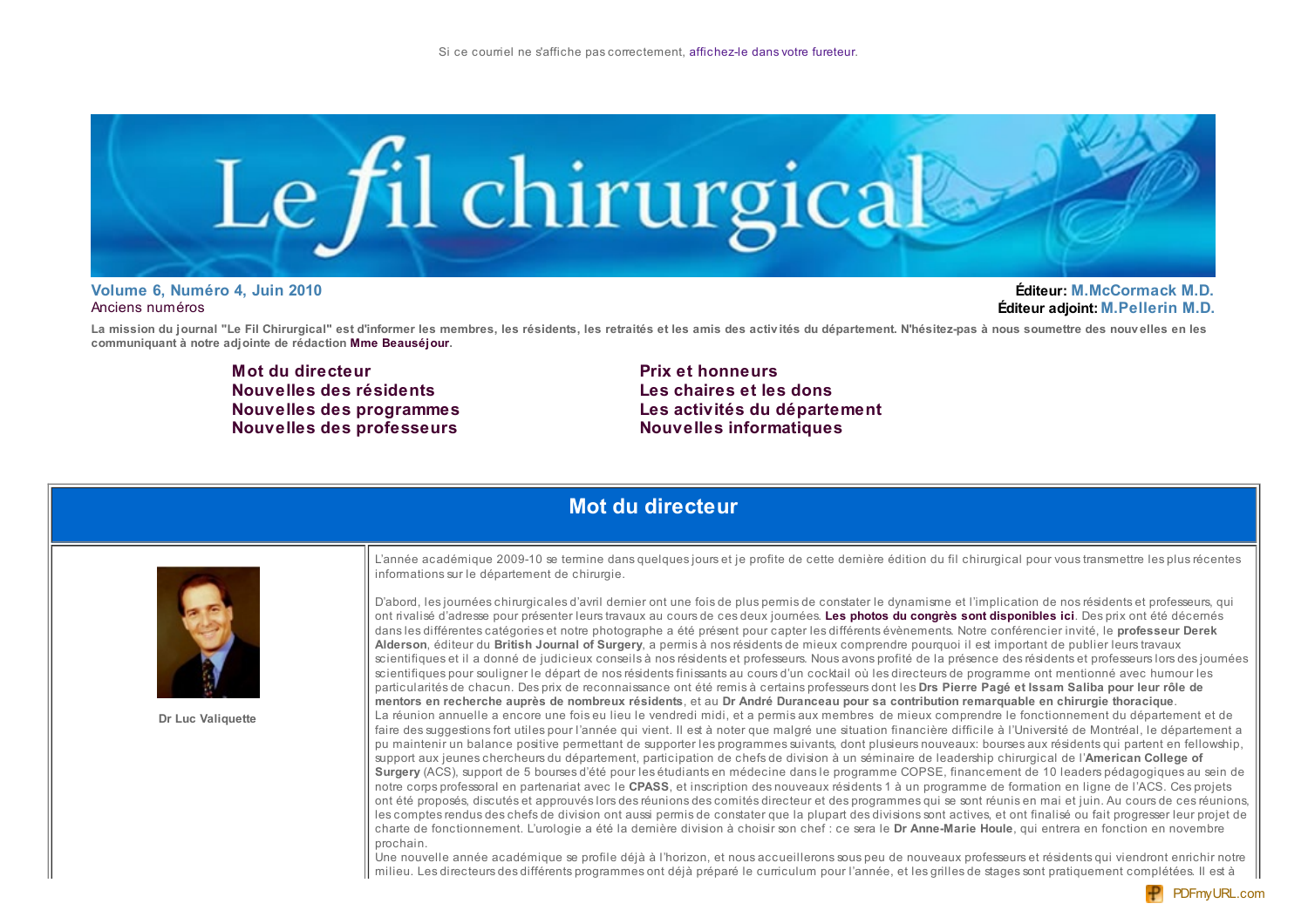|                                     | noter que la semaine de techniques chirurgicales aura lieu plus tôt cette année, soit du 7 au 13 septembre, et ce à la demande des résidents.<br>Je profite de l'occasion pour remercier les nombreux professeurs qui s'impliquent au sein du département, que ce soit les chefs de département, de<br>division ou de service, les membres des comités du département, les directeurs de programme et les membres de leurs comités, les responsables du fil<br>chirurgical et des journées scientifiques et pédagogiques, les responsables de l'enseignement aux externes et tous ceux qui s'impliquent quotidiennement<br>dans l'enseignement pré et post gradué. Sans oublier nos adjointes administratives qui ont su s'adapter de façon remarquable aux défis de leur nouveaux<br>postes, et ce en très peu de temps.<br>Je vous encourage tous à profiter de la période estivale pour vous reposer et faire le plein d'énergie en prévision de l'année à venir qui sera à nouveau riche<br>en activités.<br>Bon été.<br>Luc Valiquette |                                                                                                                                      |
|-------------------------------------|---------------------------------------------------------------------------------------------------------------------------------------------------------------------------------------------------------------------------------------------------------------------------------------------------------------------------------------------------------------------------------------------------------------------------------------------------------------------------------------------------------------------------------------------------------------------------------------------------------------------------------------------------------------------------------------------------------------------------------------------------------------------------------------------------------------------------------------------------------------------------------------------------------------------------------------------------------------------------------------------------------------------------------------------|--------------------------------------------------------------------------------------------------------------------------------------|
|                                     | Nouvelles des résidents                                                                                                                                                                                                                                                                                                                                                                                                                                                                                                                                                                                                                                                                                                                                                                                                                                                                                                                                                                                                                     |                                                                                                                                      |
| Bourses du Fonds des professionnels | Il nous fait plaisir d'annoncer les noms des récipiendaires des bourses suivantes du Fonds des professionnels (\$ 4,000 chacune). Ces bourses seront remises<br>aux récipiendaires lors de la Collation des grades des études médicales postdoctorales le 23 juin, à 15 heures.<br>Philippe Phan, résident en chirurgie orthopédique<br>Owen Woods, résident en oto-rhino-laryngologie                                                                                                                                                                                                                                                                                                                                                                                                                                                                                                                                                                                                                                                      |                                                                                                                                      |
| <b>Prix d'Excellence</b>            | Lors les 38 èmes Journées scientifiques du département universitaire de chirurgie, des Prix d'Excellence ont été remis aux récipiendaires suivants : une<br>plaque et un chèque ont été remis à chacune de ces personnes. Les photos du congrès sont disponibles ici.<br>Meilleure présentation affichée<br>Dr Monica Morgan<br>Dr Guillaume Marquis Gravel<br>Dr Charles-William Toueg<br>Meilleure présentation vidéo<br>Dr Ralph Rahme<br>Dr Marie-Lyne Nault<br>Dr Quoc-Dien Trinh                                                                                                                                                                                                                                                                                                                                                                                                                                                                                                                                                      | Meilleure présentation orale<br>Dr Owen Woods<br>Dr Ba-Khoi Nguyen<br>Dr Marc-Élie Nader<br>Prix Daniel-Tassé<br>Dr Frédéric Jacques |

# Nouvelles des programmes



#### Bonjour à tous,

L'année académique du Programme du tronc commun de chirurgie de l'Université de Montréal tire à sa fin. J'ai travaillé avec tous les directeurs de programmes qui, tout comme moi, tiennent à cœur la qualité de l'enseignement de nos futurs chirurgiens. C'est toujours un grand plaisir pour moi d'œuvrer avec eux dans le but d'améliorer la formation de nos résidents.

Je profite de cette opportunité pour souhaiter la bienvenue aux nouveaux résidents de première année et de les assurer de tout mon support. Je les conseille de forger des liens professionnels solidement ancrés dans le respect mutuel vis-à-vis de leurs consœurs et confrères et de les maintenir tout au long de leur carrière, à l'exemple des résidents de deuxième année, qui termineront cette étape de leur formation à la fin du mois de juin. Je souhaite à ces demiers la meilleure des chances au cours des prochaines années d'études qui, en fin de parcours, les mèneront au rang de collègues dans leur spécialité de choix. J'encourage les résidents, qui seront bientôt en deuxième année, de continuer à travailler avec enthousiasme et diligence, et leur souhaite courage et succès dans leur examen du Collège Royal au printemps.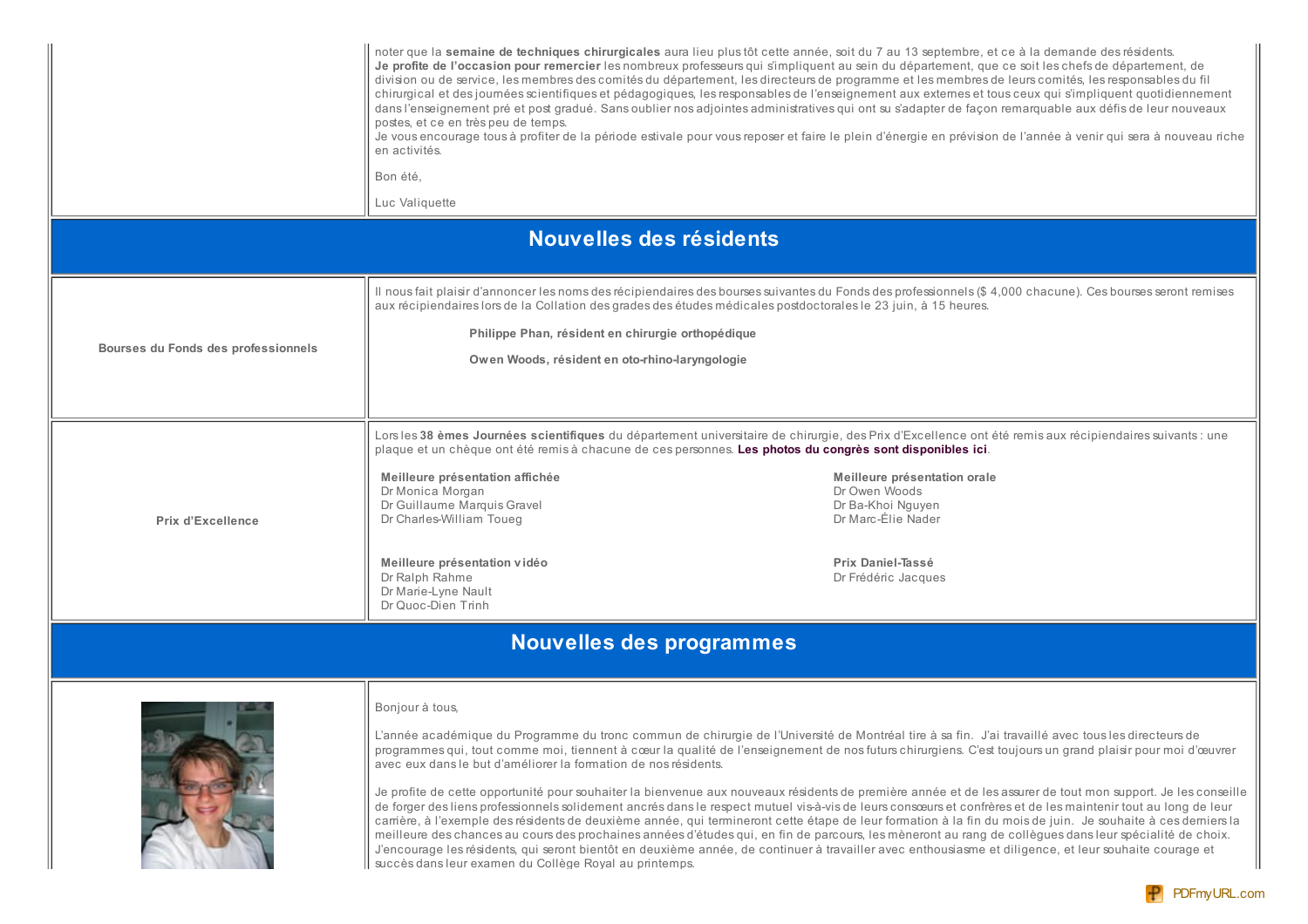Dre E. Patricia Egerszegi, MD, CM FRCSC, CSPO, MSc, FACS Directrice du Tronc commun

Je terminerai en soulignant qu'il y a eu beaucoup de modifications au cours de la dernière année vis-à-vis des responsabilités administratives au Tronc commun de chinimie ainsi qu'à l'Université de Montréal, Nous espérons, que tous réussiront à s'approprier leurs nouvelles tâches avec aise prochainement

Je souhaite un bel été à tous.



Dre Annie Lapointe **Programme ORL** 

Les « Entretiens ORL » du Programme d'ORL de l'Université de Montréal se sont déroulés encore une fois rondement le 10 avril demier. Cette réunion scientifique est l'occasion pour les résidents et étudiants en médecine et à la maîtrise de présenter leurs travaux de recherche aux ORL de la communauté et du milieu universitaire. Cette année encore, les projets étaient nombreux et d'excellente qualité scientifique. Nous avons eu la chance d'avoir le Dr Robert M. Kellman, oto-rhino-laryngologiste au Suny-Upstate Medical University, à Syracuse, New York, en tant que professeur invité. Il nous a entretenu sur les nouveautés en trauma crânio-maxillo-facial. Comme à chaque année, le concours des résidents a eu lieu et 3 projets ont été récompensés plus particulièrement. Dre Chantale Cormier (R4) s'est méritée le 3e prix avec son projet « Variation du drainage veineux accompagnant l'artère temporale superficielle : impact sur l'utilisation du lambeau pédiculé sur l'artère temporale», alors que le Dr Marie-France Stephenson (R4) a obtenu le 2e avec l'étude « Pronostic auditif après l'exérèse totale de cholestéatome avec fistule labyrinthique». Finalement, le projet « Évaluation du potentiel ototoxique du Nystatin en application locale au niveau de l'oreille moyenne du cochon d'Inde» a valu au Dr Owen Woods (R2) la première place dans le concours des résidents.

Avec ces nombreux projets de recherche, les résidents du Programme ORL de l'Université de Montréal ont aussi relevé le défi de les présenter avec brio aux Journées Scientifiques du Département de Chirurgie de l'Université de Montréal les 15 et 16 avril dernier. Soulignons ici les performances des Dr Owen Woods (R2) et Dr Marc-Élie Nader (R3) qui se sont vus discemer les prix des meilleures présentations orales. Soulignons aussi le prix du meilleur mentor, catégorie jeune professeur, remis au Dr Issam Saliba. Ce prix reflète très bien son implication en recherche depuis le début de sa carrière et l'excellence de ses projets. Toutes nos félicitations!

### **Nouvelles des professeurs**

#### Chercheurs du département de chirurgie de l'Université de Montréal

Le dynamisme des chercheurs du département de chirurgie de l'Université de Montréal est de nouveau reconnu par le Fonds de la recherche en santé du Québec (FRSQ). Le programme de chercheur boursier est concu pour le recrutement de chercheurs qui désirent entreprendre ou poursuivre une carrière de chercheur autonome dans le domaine de la santé que ce soit dans une optique de recherche fondamentale. clinique et épidémiologique ou en santé et société. Le FRSQ veut ainsi « favoriser la continuité dans les activités de recherche en santé au Québec et assurer la disponibilité d'une main-d'œuvre scientifique de haut calibre adaptée aux besoins des milieux universitaire, hospitalier et industriel». Voici le profil de quelques chirurgiens-chercheurs.



Dr Moishe Liberman

Recherche sur les nouvelles techniques minimalement invasives de stadification du cancer du poumon et les techniques échographiques en chirurgie thoracique. Grand intérêts dans les domaines de: chirurgie thoracique oncologique, évaluation de technologie, endoscopie, techniques opératoires basées sur des données probantes, stadification du cancer du poumon, échographie endobronchique, échographie endo-œsophagienne et chirurgie des voies respiratoires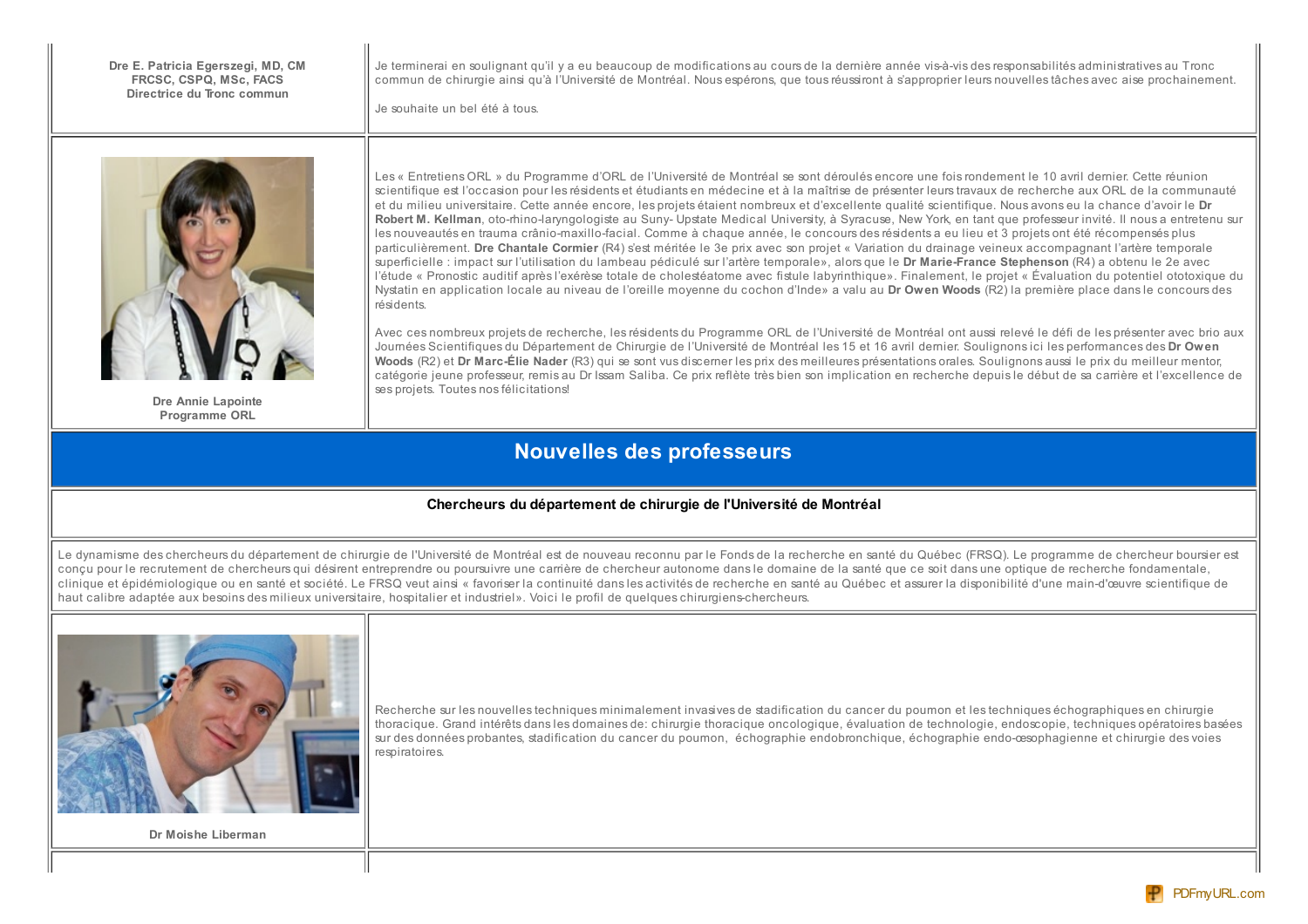

Dr Pierre Karakiewitz

Pierre I. Karakiewicz, M.D. est un urologue-oncologue, Professeur agrégé au Département de chirurgie à l'Université de Montréal et Directeur de recherche à l'unité de recherche quantitative et évaluative au Centre Hospitalier de l'Université de Montréal. Ses sujets de recherche concernent l'étude épidémiologique et biostatistique des cancers du rein, de la prostate, de la vessie, du testicule et du pénis, ainsi que de leurs traitements. Dr. Karakiewicz développe des outils de prédictions, notamment "nomogram", afin de pouvoir fournir aux patients, ainsi qu'aux cliniciens, une estimation de risque individuel valide, objective et justifiée, basée sur de larges études populationnelles.



Dr Mac-Thiong

Le Dr Mac-Thiong effectue des recherches sur la colonne vertébrale aux centres de recherche du CHU Sainte-Justine et de l'Hôpital du Sacré-Cœur de Montréal. À l'Hôpital du Sacré-Cœur de Montréal, il concentre ses recherches sur le traitement des blessés médullaires et des fractures vertébrales, ainsi que sur l'évaluation biomécanique des implants vertébraux. Au CHU Sainte-Justine, ses recherches portent principalement sur l'évaluation et le traitement du spondylolisthésis.



Le programme de recherche du Docteur Martin Lavigne a pour thème central les pathologies du cartilage. La plus connue de ces maladies du cartilage est bien sûr l'arthrose (OA). La forme avancée de la maladie fait l'objet de plusieurs recherches dupoint de vue thérapeutique. Les traitements actuels pharmacologiques visent la diminution des symptômes et le remplacement total des articulations constitue le seul traitement définitif. Les déficits cartilagineux focaux que l'on retrouve chez les jeunes patients sont souvent l'expression première de l'OA.

Dans la dernière décennie, les cliniciens ont reconnus l'importance de traiter de façon précoce ces lésions pour tenter de prévenir le développement ultérieur de l'OA. Récemment, une multitude de techniques chirurgicales basées sur le génie tissulaire ont vu le jour pour traiter précocement cette forme d'OA dans le but de retarder, voir éliminer la progression vers l'OA. Toutefois, toutes ces techniques possèdent leurs limites, que ce soit par leur inhabilité à recréer un cartilage fonctionnel, par leur coût exorbitant ou par leur morbidité associée. Les recherches du Dr Lavigne visent donc à améliorer certaines des technologies existantes pour traiter l'OA en phase précoce, mais aussi d'évaluer de nouvelles avenues thérapeutiques dans ce domaine. Parallèlement au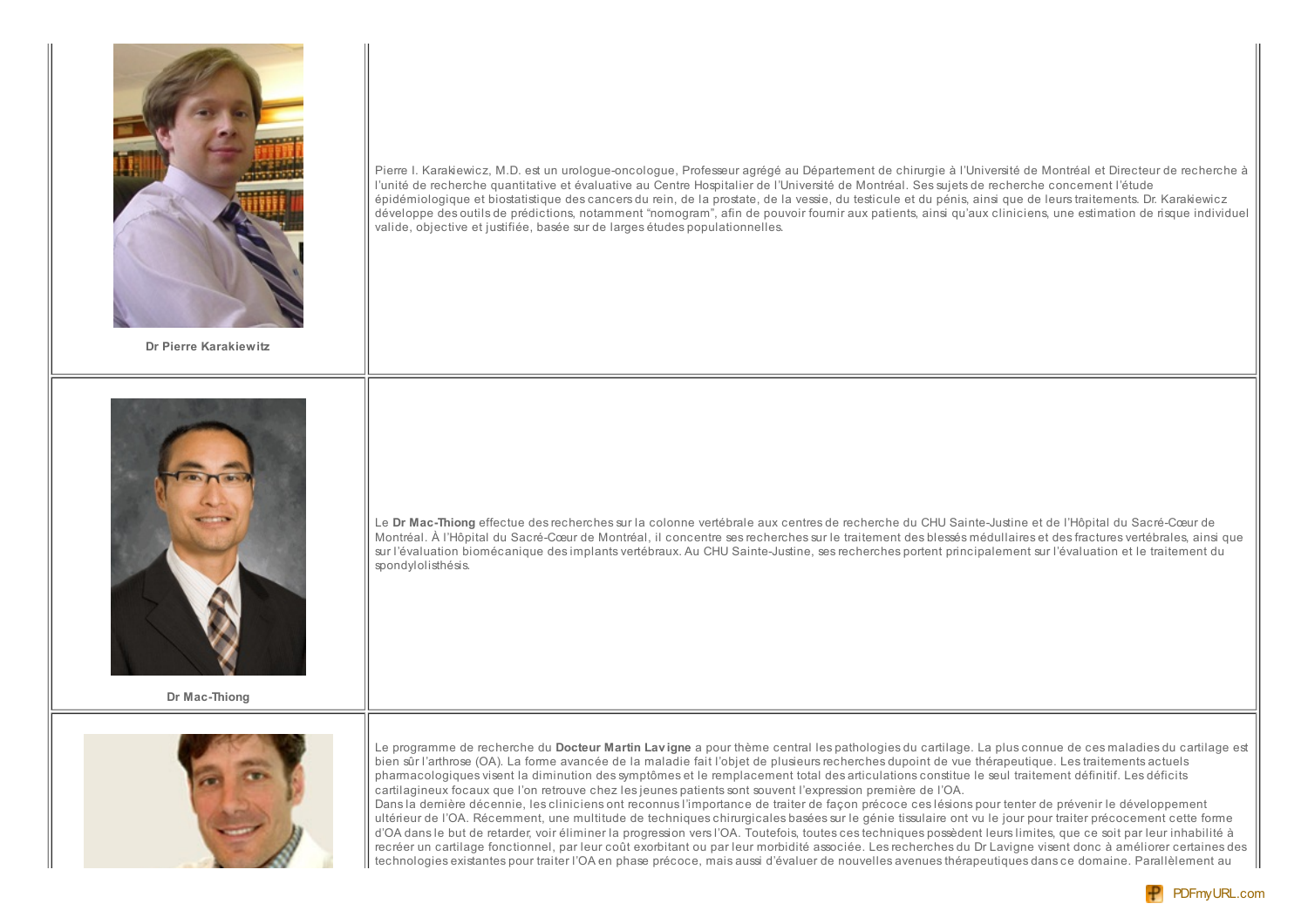

Docteur Martin Lavigne

développement d'outils thérapeutiques pour cette population, il y a également lieu de développer des outils diagnostiques plus sensibles pour cette forme de pathologie, ce qui est aussi un des objectifs du programme de recherche. L'objectif ultime est d'améliorer la qualité de vie de jeunes patients atteints d'arthrose en leur offrant un traitement durable capable de retarder, voir d'enraver le développement de l'OA ultérieurement.



Louis P. Perrault, M.D., PhD. **FRCSC, FACS** 

#### Effet de la N Acétylcystéine dans l'HVG.

L'hypertrophie ventriculaire gauche secondaire à une sténose aortique ou une hypertension artérielle systémique, est le principal changement morphologique adaptatif en réponse à une surcharge chronique de travail. Elle affecte 23 % des hommes et 33 % des femmes âgés de 60 ans ou plus et elle triple le risque de développer des maladies cardiovasculaires. Le but de cette étude était de déterminer si l'administration chronique orale de Nacétylcystéine (NAC) (1000 mg) parvient à prévenir le développement ou renverser la progression de l'HVG et de la dysfonction endothéliale associée des artères coronaires épicardiques dans un modèle porcin. Des études antérieures réalisées dans notre laboratoire ont permis de démontrer qu'un antioxydant. le probucol, pouvait freiner et même renverser la progression de l'HVG et de la dysfonction endothéliale associée (Aubin et al. J Cardiovasc Pharmacol, 2006). Ainsi, l'hypothèse que la NAC, un antioxydant, pourrait avoir des effets bénéfiques sur les modifications pathologiques reliées à la surcharge de pression est émise. Le projet de maîtrise en pharmacologie de mon étudiante Alexandra Hom est complété et le manuscrit est en maintenant cours de rédaction pour publication.

#### Effet de l'atory astatine dans la dysfonction endothéliale et le développement d'HVG.

Ces travaux menés par Jessica Forcillo étudiante dans le programme MD-MSc ont été complétés et le manuscript « The effect of atorvastatin on the endothelial dysfunction of epicardial coronary arteries associated with left ventricular hypertrophy in a porcine model » est en cours de révision pour publication dans Cardiovascular Research.

#### Étude d'un modèle de diète enrichie en gras sans obésité chez le rat femelle.

Ces travaux menés par mon étudiante au Ph.D en pharmacologie Marie Claude Aubin en codirection avec Dr. Angelo Calderone. Marie-Claude Aubin a terminé son doctorat dans mon laboratoire. Son travail avait fait l'objet d'une 1ère publication en 2008 : "Female rats fed a high fat diet were associated with vascular dysfunction and cardiac fibrosis in the absence of overt obesity and hyperlipidemia" dans J Pharmacol Exp Ther. Un deuxième article intitulé "A high-fat diet increases risk of ventricular arrhythmia in female rats: enhanced arrhythmic risk in the absence of obesity or hyperlipidemia" a été publié dans le Journal of Applied Physiology wen 2010.

#### Rôle des cellules endothéliales progénitrices dans l'ichémie myocardique chronique.

Ce projet est en lien avec le Ph.D en Sciences Biomédicales du Dr. Simon Maltais en codirection avec Dr Hung Ly. Il consistait à caractériser à différents moments au cours d'un processus chronique la fonction et le nombre de cellules progénitrices circulantes dérivées de la moelle osseuse. Nous avons terminé les expérimentations sur le modèle animal porcin. Nous avons complété 12 animaux avec occlusion chronique à 3 mois. Nous avons compilé pour tous les animaux à différents moments (J0, J45 et J90) les changements quantitatifs des EPCs provenant de la MO et des EPCs circulantes en fonction de la progression vers un modèle chronique d'hybernation du myocarde. L'article intitulé "The Bone Marrow-Cardiac Axis: Update on Progenitor Cells in Heart Failure" a été accepté pour publication dans "The European Journal of Cardiothoracic Surgery"; et "The Paracrine Effect: Pivotal Mechanism in Cell-Based Cardiac Repair" est soumis dans le "Canadian Journal of Cardiology". L'article intitulé "Improved function and myocardial repair of infarcted heart by intracoronary injection of mesenchymal stem cell-derived growth factors" a été accepté pour publication dans "The Journal of Cardiovascular and Translational Research". Finalement, l'article intitulé "Bone marrow-derived endothelial progenitor cell exhaustion in an ischemic model of chronic hibernating myocardium" est présentement en cours de rédaction.

#### Plan de recherche des deux prochaines années

Nous débuterons des études cliniques qui seront une transition clinique du projet de recherche fondamental débuté dans le cadre du doctorat du Dr Maltais. L'objectif de cette étude est d'évaluer l'impact d'une chirurgie de pontage sur le rôle des cellules endothéliales progénitrices qui circulent dans le sang. Nous désirons évaluer si les patients qui présentent une diminution de la fonction du myocarde ont une moins bonne récupération des fonctions des cellules endothéliales progénitrices. Nous croyions que le nombre et la fonction de ces cellules sont diminués après une chirurgie de pontage chez les patients avec une diminution de la fonction du ventricule gauche par rapport à ceux avec une fonction normale. Cette étude permettra de parfaire les connaissances sur la réparation du cœur et de mieux cibler les patients qui sont susceptibles de bénéficier d'une revascularisation chirurgicale. Cinquante (50) patients seront inclus dans cette étude locale qui se déroulera uniquement à l'Institut de Cardiologie de Montréal et qui a été accepté par le comité d'éthique et le comité scientifique en février 2010.

De plus, nous reprendrons en profondeur des études portant sur le rôle du Resvératrol dans l'HVG. Mme Célia Sid-Otmane, étudiante à la maîtrise au département de Pharmacologie, débutera des travaux qui consisteront à étudier les effets de cet antioxydant dans le modèle porcin d'HVG.

### Les prix et honneurs

Le Département de Chirurgie du CHUM tient à féliciter et remercier particulièrement les jubilaires de cette année pour leurs compétences, leur dévouement et les années de service accomplies avec tant de

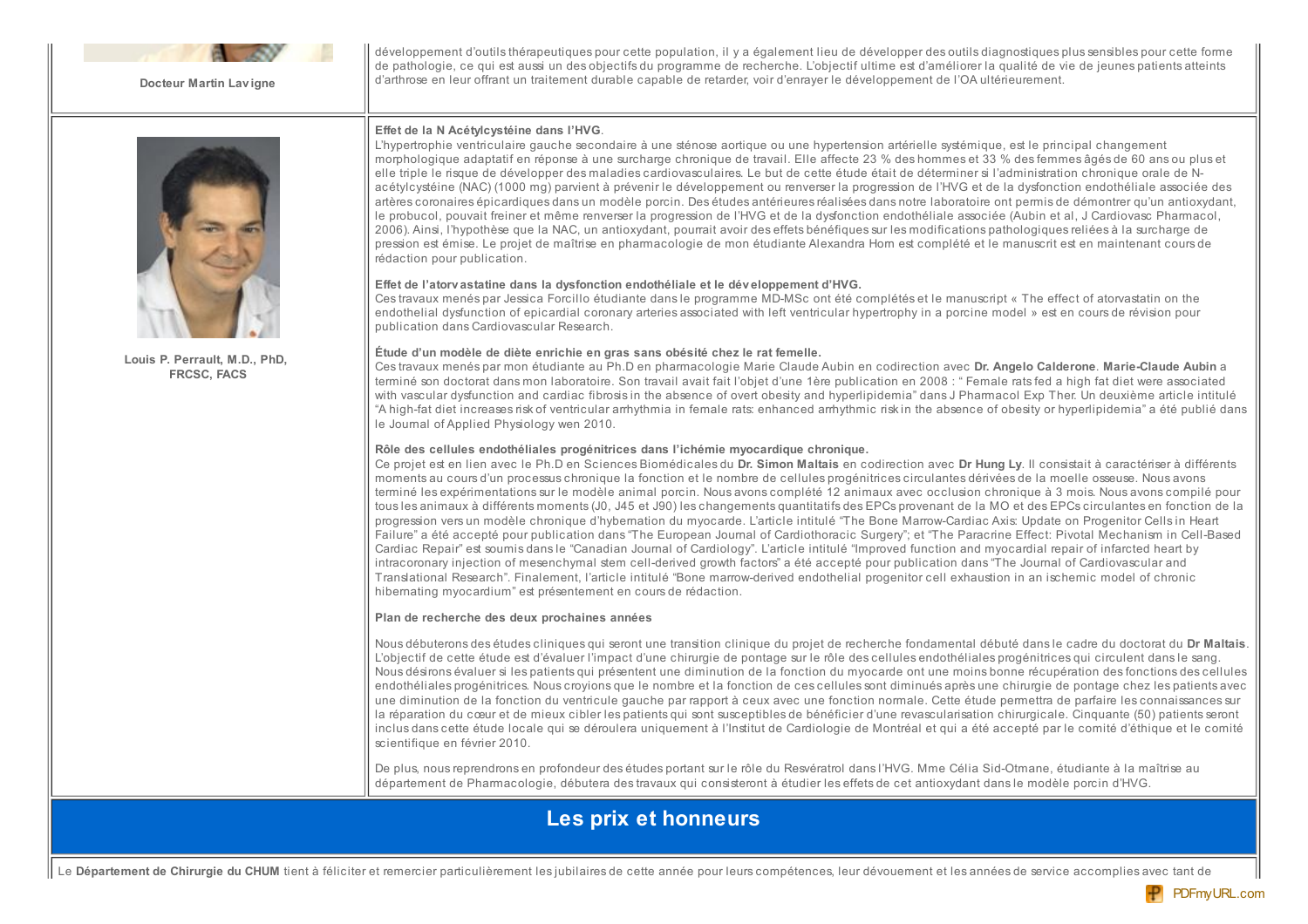|| dévouement et de passion. Nous ne saurons jamais assez reconnaissants pour toutes leurs années au service de nos clientèles et de leur engagement à la profession médicale.

| 25 ans                                                                            | 30 ans                                                                                                                                                                                                                             | $35$ ans                                                                                                    | 40 ans                                                                                                                                                                                                                                                                                                                                                                                                                                                                                                                                                                                                                                       |
|-----------------------------------------------------------------------------------|------------------------------------------------------------------------------------------------------------------------------------------------------------------------------------------------------------------------------------|-------------------------------------------------------------------------------------------------------------|----------------------------------------------------------------------------------------------------------------------------------------------------------------------------------------------------------------------------------------------------------------------------------------------------------------------------------------------------------------------------------------------------------------------------------------------------------------------------------------------------------------------------------------------------------------------------------------------------------------------------------------------|
| Dr Nicholas Newman<br>Dr Pierre Sabouret<br>Dr Luc Valiquette<br>Dr Ramses Wassef | Dr Richard Mouffarège                                                                                                                                                                                                              | Dr Antoine Azar<br>Dr Jean-Jacques Dufour<br>Dr André Duranceau<br>Dr Daniel Larochelle<br>Dr Claude Potvin | Dr Denis Bernard<br>Dr Pedro Molina-Negro<br>Dr Jean-Paul Perreault                                                                                                                                                                                                                                                                                                                                                                                                                                                                                                                                                                          |
| Dr Issam Saliba                                                                   | Les Drs Issam Saliba et Pierre Pagé ont reçus les prix «Mentor» 2009-2010 pour leur<br>contribution à la recherche au sein du département de chirurgie de l'université de Montréal.<br>Les photos du congrès sont disponibles ici. |                                                                                                             | Dr Pierre Pagé                                                                                                                                                                                                                                                                                                                                                                                                                                                                                                                                                                                                                               |
| Dr André Duranceau                                                                | thoracique de grande envergure. Les photos du congrès sont disponibles ici.                                                                                                                                                        |                                                                                                             | Professeur honoré lors de la tenue des 38ièmes Journées Scientifiques du Département de chirurgie de l'Université de Montréal les 15 et 16 avril 2010.<br>Dr Duranceau a acquis sa formation à l'université Duke où il développé une vision académique toute particulière avant de se joindre à l'université de<br>Montréal où il est professeur titulaire depuis 1985. André Duranceau a rayonné à travers le monde comme nul autre. Il a influencé, à sa façon, un nombre<br>incalculable d'étudiants et de résidents en chirurgie au cours des 30 dernières années et mis sur pied, à l'université de Montréal, une division de chirurgie |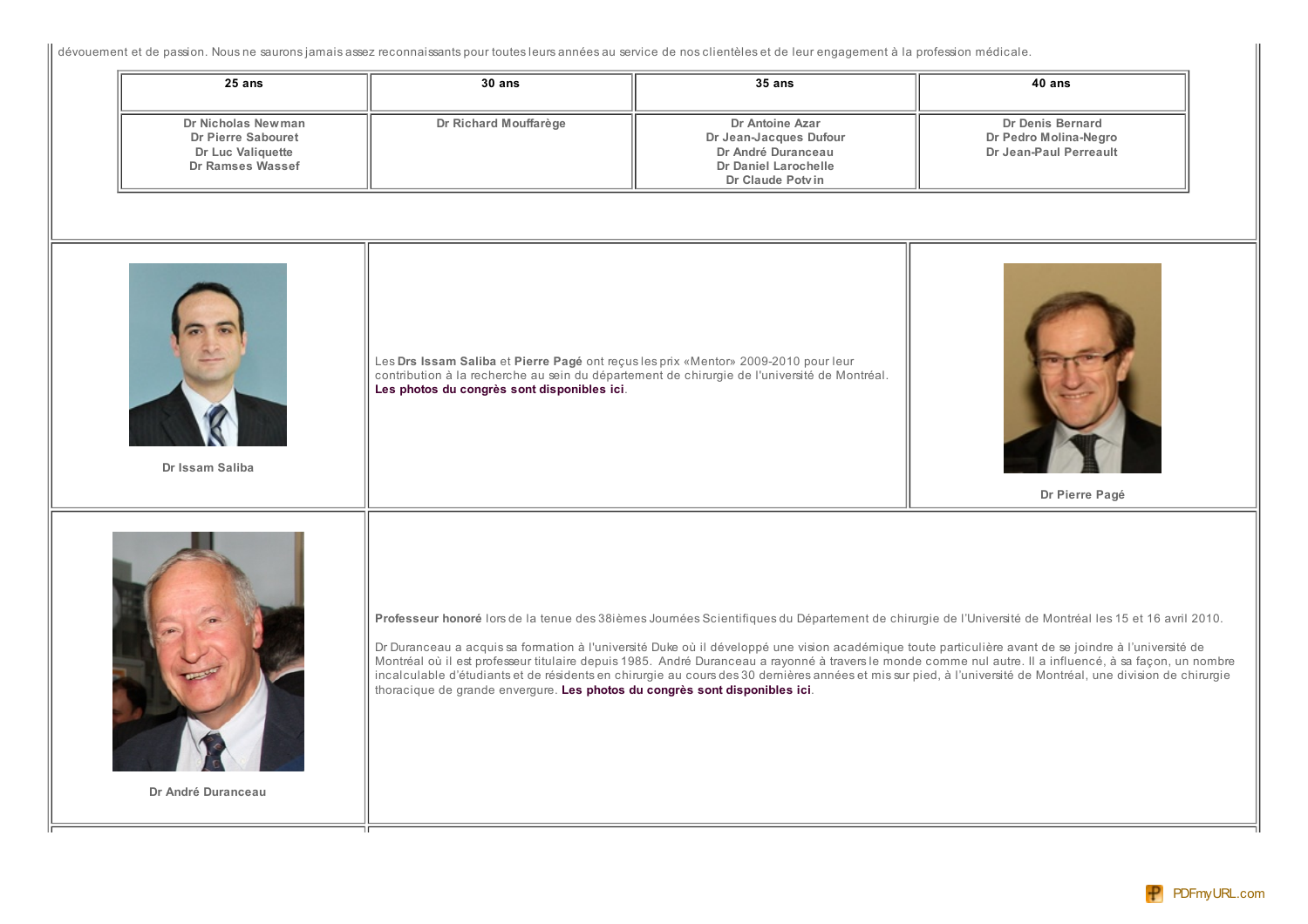

De gauche à droite Dr Luc Valiquette, Dr Jean Paul Perreault. Dr Denis Bernard. Dr Ramses Wassef et Dr Réal Lapointe



## Les chaires et les dons

Chaire Banque Scotia en diagnostic et traitement du cancer du sein de l'Université de Montréal au CHUM

Chaire en cancer de la prostate de l'Université de Montréal

Chaire Claude Bertrand en neurochirurgie de l'Université de Montréal

Fonds Eli Lilly de recherche en cancer du sein

Chaire Marcel et Rolande Gosselin de chirurgie thoracique oncologique de l'Université de Montréal

Chaire Marie-Lou et Yves Cotrel de recherche en orthopédie du CHUM et de l'Université de Montréal

Chaire Medtronic de traumatologie spinale de l'Université de Montréal

Chaire Michal et Renata Homstein en chirurgie cardiaque de l'Université de Montréal

Chaire de recherche en orthopédie de l'Université de Montréal à l'Hôpital du Sacré-Cœur de Montréal

Chaire Roger Des Groseillers d'oncologie chirurgicale hépato-biliaire et pancréatique de l'Université de Montréal

Chaire en sciences du mouvement de l'Hôpital Sainte-Justine, le Centre hospitalier universitaire mère-enfant et de l'Université de Montréal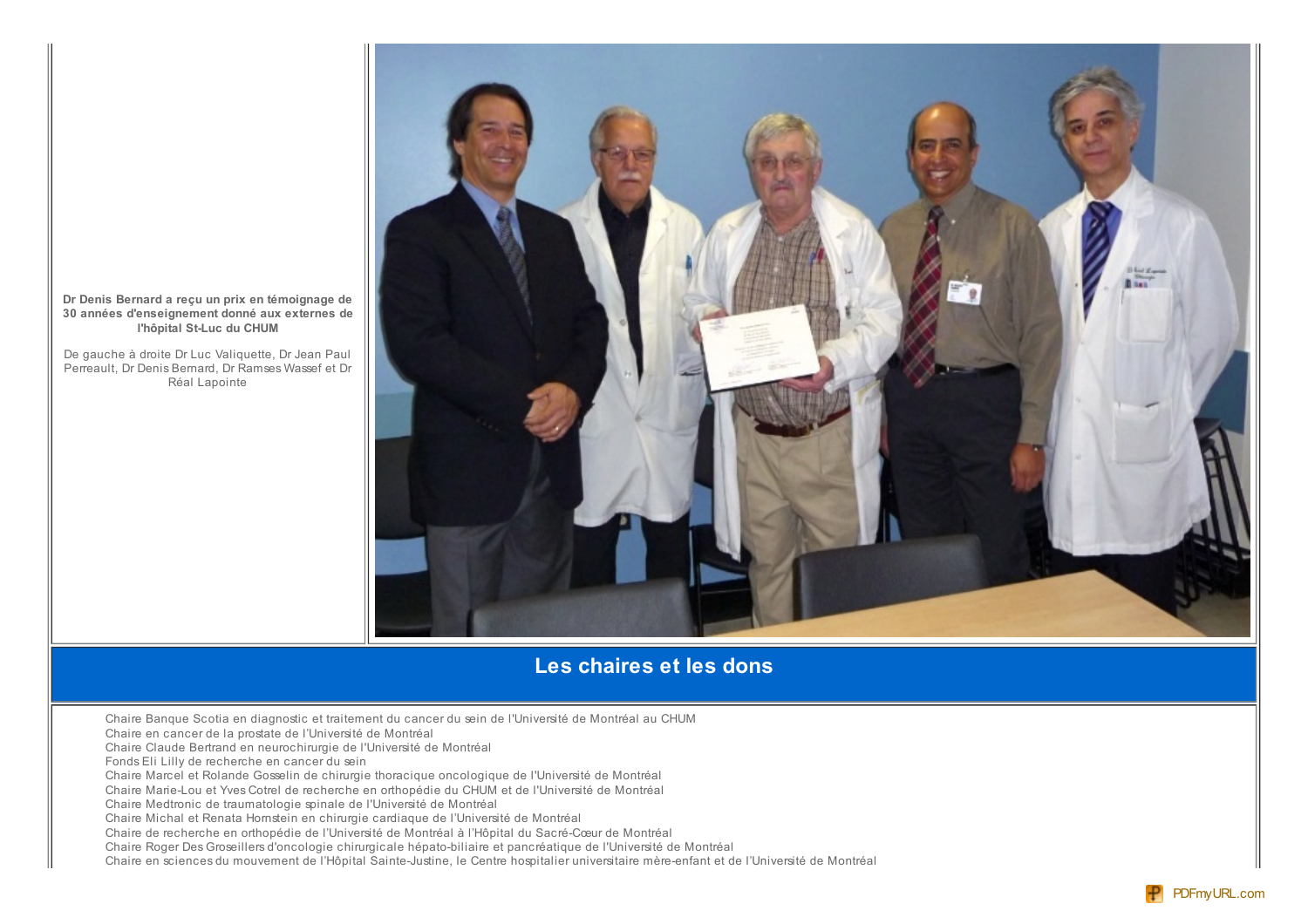FondsAlma mater Fonds Georges-Étienne-Cartier Fonds Paul-Dessureault Fonds de dotation du Département de chirurgie Fonds de la Fondation Marie-Robert pour la recherche sur les traumatismes crâniens Fonds ÉTS - Marie-Lou et Yves Cotrel de recherche en orthopédie Fonds pour la chirurgie de la main

### Les activités du département



Dr Réal Lapointe **Directeur** Division de Chirurgie Générale

La Division de chirurgie générale tien à souligner l'excellent travail accompli par le docteur André Roy et les membres de son Comité scientifique pour l'organisation et la tenue des 38ièmes Journées Scientifiques du Département de chirurgie de l'Université de Montréal les 15 et 16 avril 2010. Les photos du congrès sont disponibles ici.

La Division de chirurgie générale tient également à souligner l'excellente performance des résidents du Programme de chirurgie générale qui ont présenté des communications orales ou affichées et des vidéos de technique chirurgicale. Nous tenons à féliciter les docteurs Marie-Claude Gagnon, Olivier Nauven, Isabelle L.-Caver, David Bourbonnais et Nancy Deslauriers.

La Division de chirurgie générale tient à souligner la participation des professeurs des services des trois hôpitaux universitaires (HSC, HMR et CHUM) à la préparation des travaux des résidents du Programme de chirurgie générale ci-dessus mentionnés.

Le Symposium du Programme de chirurgie générale organisé par les docteurs Jean-François Latulippe et Pierre Y. Garneau tenu à Montréal le 23 avril 2010, a été de nouveau un franc succès. Félicitations aux organisateurs.

Le docteur André Bégin, fellowship en chirurgie hépatobiliaire et pancréatique, du CHUM-Hôpital Saint-Luc a présenté deux communications affichées et une présentation orale au 9ième Congrès mondial de l'international Hepato-Pancreatico-Biliary Association (IHBPA) tenu à Buenos Aires du 18 au 22 avril 2010. Docteure Nancy Deslauriers a remporté le 1er prix au Canadian Surgical Society of Oncology tenu à Montréal le 30 avril 2010.

Le 41e Congrès de l'Association Québécoise de chirurgie (ACQ) aura lieu du 27 au 30 mai 2010 au Manoir Richelieu. Le docteur Richard Ratelle, président du Comité de développement de professionnel continu et les membres du Comité organisateur de L'AQC ont élaboré un excellent programme sur les pathologies oncologiques chirurgicales. Parmi les membres de la division qui agiront comme présentateur ou modérateur, ont note la présence des docteurs Françoise Heyen, Edgar Nassif, Richard Ratelle, Madeleine Poirier, Ramy Younan et Carole Richard.

#### Division de Neurochirurgie



Jean-Guv Villemure, MD, FRCSC Directeur Division de neurochirurgie

Nos hommages au Dr Napoléon Martinez qui a pratiqué en neurochirurgie à l'Hôpital Notre-Dame comme résident et patron de 1956 à 1997, et est décédé le 16 avril 2010, à 87 ans. Le Dr Martinez a contribué à la formation de plusieurs neurochirurgiens ainsi qu'au rayonnement de notre université. Son humanisme, son attitude patemaliste et son expertise entremêlés de rigueur ont influencé plus d'une génération.

Dr Jean-François Giquère, neurochirurgien à l'Hôpital du Sacré-Cœur de Montréal, membre du Conseil des Gouverneurs de la Fondation Neuro Trauma Marie Robert a agi à titre de Président d'honneur de la soirée de levée de fonds pour la fondation tenue le 27 mai 2010 à la Maison du gouverneur.

Félicitations au Dr Jean-François Giguère, responsable de la neuro-traumatologie à HSC, pour le renouvellement de son titre académique de Professeur adjoint de clinique au sein du Département de chirurgie.

Félicitations au Dr Vijayabalan Balasingam, chef du service de neurochirurgie de HMR, pour le renouvellement de son titre académique de Professeur adjoint de clinique au sein du Département de chirurgie.

Le 2ième Symposium de neuro-oncologie organisé par le Dr Robert Moumdjian, du service de neurochirurgie du CHUM, en collaboration avec l'équipe de neuro-oncologie aura lieu le lundi 4 octobre 2010 à l'Auditorium Rousselot de l'Hôpital Notre-Dame. La thématique concerne « La prise en charge des gliomes de bas grade ». Le Dr Tom Mikkelsen, neuro-oncologue pratiquant au Henry Ford Hospital de Détroit est le conférencier invité.

Le Dr Daniel Shedid organise une réunion scientifique qu'il présidera sur le thème de la Pathologie rachidienne : évaluation et traitement. Cette activité

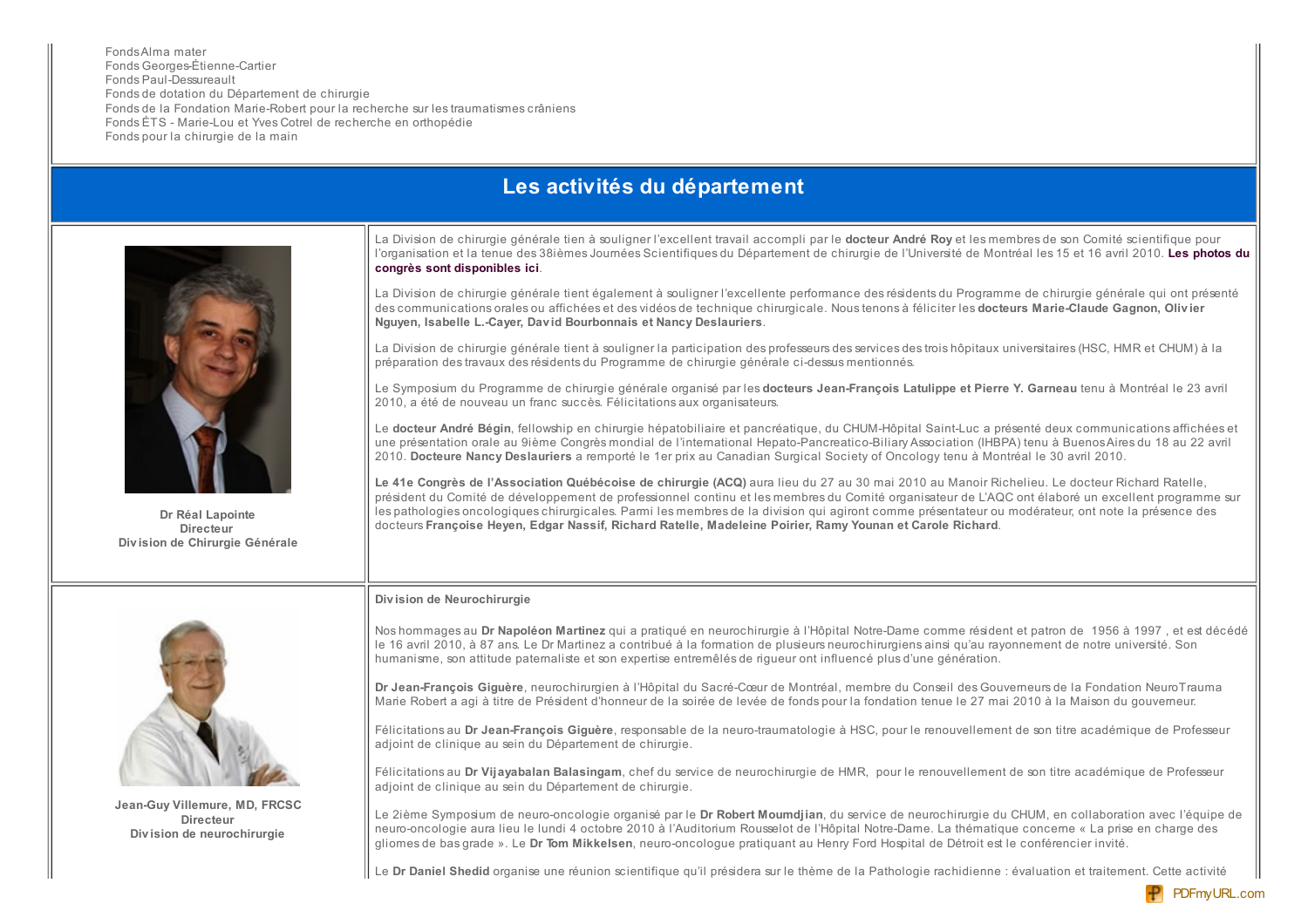#### aura lieu le 26 novembre 2010.

#### Le département de chirurgie du CHU Sainte-Justine



Dre Anne-Marie Houle Chef du département de chirurgie **CHU Sainte-Justine** 

|  | Le département de chirurgie du CHU Sainte-Justine compte quarante-quatre (44) chirurgiens (36 actifs et 8 associés) provenant de sept (7) surspécialités<br>chirurgicales différentes dont la chirurgie cardiague, la chirurgie générale, la chirurgie plastigue, l'ORL, l'orthopédie, l'urologie et la neurochirurgie. De plus,<br>trois de ces chirurgiens possèdent un doctorat (PhD), trois, une maîtrise en épidémiologie, en santé publique et en sciences biomédicales (McS) et 2<br>détiennent une maîtrise en administration des affaires (MBA). S'est joint au service d'ORL en septembre 2009 le Dr Patrick Froehlich possédant une expertise<br>reconnue en endoscopie des voies aériennes et des glandes salivaires. Deux autres recrutements sont prévus d'ici l'année 2013 dont 1 au sein du service de<br>chirurgie pédiatrique et 1 au service d'orthopédie. Notre plus jeune retraité est le DrArié L. Bensoussan, chirurgien pédiatrique, qui a pris sa retraite en<br>novembre 2009 après 34 ans de service au CHU Sainte-Justine. Il a été précédé de quelques années par le Dr Hervé Blanchard qui s'est retiré en 2000 après<br>31 années de service. D'ailleurs, en son honneur, le service de chirurgie pédiatrique a tenu le 28 avril demier sa première journée annuelle académique<br>HERVÉ BLANCHARD. Le Dr Mary Brandt, ancienne graduée du programme de formation complémentaire en chirurgie pédiatrique en était la première<br>conférencière invitée. Le Dr Morris Duhaime du service d'orthopédie a aussi été à l'honneur en recevant le prix John Kostuik en hommage aux bâtisseurs de<br>la Société de scoliose du Québec, une reconnaissance de sa contribution au développement du traitement de la scoliose.<br>Le département de chirurgie du CHU Sainte-Justine veut se positionner comme leader international par l'excellence et la qualité de ses services<br>chirurgicaux intégrants les meilleures pratiques et les demières technologies. La dispensation des soins spécialisés chirurgicaux tertiaires et quaternaires,<br>l'enseignement pré et post-gradué, la recherche fondamentale, translationnelle et clinique, la promotion de la santé par la prévention de même que<br>l'évaluation des nouvelles technologies et des modes d'intervention en santé constituent ses missions alignées sur celles de l'organisation.<br>L'enseignement se situe au cœur de nos activités. Nos membres sont en effet impliqués dans l'enseignement du pré au post-gradué à l'Université de<br>Montréal. Nous accueillons chaque année plus de quatre-vingt cinq (85) résidents, six (6) moniteurs cliniques et vingt-huit (28) étudiants pré-gradués<br>effectuant un stage dans les différents services du département. Au total, les professeurs de notre département donnent dix-sept (17) cours siglés aux pré<br>gradués et cinquante-huit (58) cours aux post-gradués annuellement. Notre engagement en enseignement se distingue de plus par le leadership que les Drs<br>E. Patricia Egerszegi et Bortoluzzi du service de chirurgie plastique ont accepté l'une à la direction des programmes universitaires du Tronc Commun du<br>département universitaire de chirurgie et l'autre comme directrice du programme de formation en chirurgie plastique respectivement.<br>La recherche connaît aussi une belle croissance au sein du département avec les Drs Hubert Labelle et Stefan Parent et leurs collaborateurs en tête de file.<br>Les Drs Parent et Labelle sont tous deux titulaires de Chaires de recherche capitalisées en lien avec la prise en charge de la scoliose. Afin de pouvoir<br>soutenir leurs efforts de recherche, le département de chirurgie à travers le programme Chirurgie/Trauma du CHU Sainte-Justine participe activement à<br>l'actualisation du pôle d'excellence Musculo-squellettique et des sciences du mouvement que le Dr Labelle dirige.<br>Notre département de chirurgie regroupe aussi plusieurs activités innovantes grâce à de nombreuses initiatives individuelles et collectives de ses membres.<br>En effet, grâce à la détermination et aux efforts du Dr Anthony Abela du service d'ORL, le CHU Sainte-Justine a été mandaté par le MSSS en septembre<br>2009 pour participer au développement du programme de formation pour le dépistage universel de la surdité en période néonatale. Le Dr Abela fait<br>d'ailleurs partie du comité d'experts responsables de la mise sur pied de ce programme.<br>Le service de chirurgie cardiaque, pionnier de l'implantation du cœur mécanique en pédiatrie au Québec continue l'expansion de son programme VAD<br>(dispositifs d'assistance ventriculaire).<br>Actuellement, le service de neurochirurgie travaille à la mise sur pied d'un programme de stimulation cérébrale profonde pour traiter les mouvements<br>anormaux et la dystonie chez l'enfant, une première en pédiatrie au Québec.<br>Les activités du département incluent aussi de nombreuses contributions remarquables initiées par nos chirurgiens. Récemment, la mission Sourires<br>d'Afrique dirigée par le Dr Louise Laberge a effectué une troisième mission de reconstruction faciale à Bamako au Mali pendant laquelle soixante-huit (68)<br>enfants ont été opérés et trois (3) chirurgiens maliens ont participé à la mission pour parfaire leur formation en chirurgie des fentes labiopalatines. Suite au<br>séisme en Haïti au printemps 2010, les <b>Drs Guy Grimard et Benoît Morin</b> , orthopédistes, ont participé d'une part à la Mission Rainbow (en République<br>Dominicaine et Haïti) et d'autre part à une mission du Centre de coopération internationale en santé et développement.<br>C'est pour moi un honneur et un privilège de supporter les efforts de tous les membres uniques et admirables de notre département afin que nos patients et |
|--|------------------------------------------------------------------------------------------------------------------------------------------------------------------------------------------------------------------------------------------------------------------------------------------------------------------------------------------------------------------------------------------------------------------------------------------------------------------------------------------------------------------------------------------------------------------------------------------------------------------------------------------------------------------------------------------------------------------------------------------------------------------------------------------------------------------------------------------------------------------------------------------------------------------------------------------------------------------------------------------------------------------------------------------------------------------------------------------------------------------------------------------------------------------------------------------------------------------------------------------------------------------------------------------------------------------------------------------------------------------------------------------------------------------------------------------------------------------------------------------------------------------------------------------------------------------------------------------------------------------------------------------------------------------------------------------------------------------------------------------------------------------------------------------------------------------------------------------------------------------------------------------------------------------------------------------------------------------------------------------------------------------------------------------------------------------------------------------------------------------------------------------------------------------------------------------------------------------------------------------------------------------------------------------------------------------------------------------------------------------------------------------------------------------------------------------------------------------------------------------------------------------------------------------------------------------------------------------------------------------------------------------------------------------------------------------------------------------------------------------------------------------------------------------------------------------------------------------------------------------------------------------------------------------------------------------------------------------------------------------------------------------------------------------------------------------------------------------------------------------------------------------------------------------------------------------------------------------------------------------------------------------------------------------------------------------------------------------------------------------------------------------------------------------------------------------------------------------------------------------------------------------------------------------------------------------------------------------------------------------------------------------------------------------------------------------------------------------------------------------------------------------------------------------------------------------------------------------------------------------------------------------------------------------------------------------------------------------------------------------------------------------------------------------------------------------------------------------------------------------------------------------------------------------------------------------------------------------------------------------------------------------------------------------------------------------------------------------------------------------------------------------------------------------------------------------------------------------------------------------------------------------------------------------------------------------------------------------------------------------------------------------------------------------------------------------------------------------------------------------------------------------------------------------------------------------------------------------------------------------------------------------------------------------------------------------------------------------------------------------------------------------------------------------------------------------------------------------------------------------------------------------------------------------------------------------------------------------------------------------------------------------------------------------------------------------------------------------------------------------------------------------------------------------------------------------------------------------------------------------------------------------------------------------------------------------------------------------------------------------------------------------------------------------------------------------------------------------------------------------------------------------------------------------------------------------------------------------------------------------------------------------------|
|  | Le groupe d'investigation clinique de chirurgie cardiague de l'Université de Montréal en tête de peloton au NIH                                                                                                                                                                                                                                                                                                                                                                                                                                                                                                                                                                                                                                                                                                                                                                                                                                                                                                                                                                                                                                                                                                                                                                                                                                                                                                                                                                                                                                                                                                                                                                                                                                                                                                                                                                                                                                                                                                                                                                                                                                                                                                                                                                                                                                                                                                                                                                                                                                                                                                                                                                                                                                                                                                                                                                                                                                                                                                                                                                                                                                                                                                                                                                                                                                                                                                                                                                                                                                                                                                                                                                                                                                                                                                                                                                                                                                                                                                                                                                                                                                                                                                                                                                                                                                                                                                                                                                                                                                                                                                                                                                                                                                                                                                                                                                                                                                                                                                                                                                                                                                                                                                                                                                                                                                                                                                                                                                                                                                                                                                                                                                                                                                                                                                                                                                                |
|  | Le groupe d'investigation clinique en chirurgie cardiague de l'Université de Montréal a été reconnu comme étant le meilleur centre en termes de<br>recrutement à la dernière réunion du réseau d'investigation en chirurgie cardiothoracique du NIH-CIHR-IRSC à la dernière réunion du 12 mai 2010 qui a eu<br>lieu à Washington, DC.                                                                                                                                                                                                                                                                                                                                                                                                                                                                                                                                                                                                                                                                                                                                                                                                                                                                                                                                                                                                                                                                                                                                                                                                                                                                                                                                                                                                                                                                                                                                                                                                                                                                                                                                                                                                                                                                                                                                                                                                                                                                                                                                                                                                                                                                                                                                                                                                                                                                                                                                                                                                                                                                                                                                                                                                                                                                                                                                                                                                                                                                                                                                                                                                                                                                                                                                                                                                                                                                                                                                                                                                                                                                                                                                                                                                                                                                                                                                                                                                                                                                                                                                                                                                                                                                                                                                                                                                                                                                                                                                                                                                                                                                                                                                                                                                                                                                                                                                                                                                                                                                                                                                                                                                                                                                                                                                                                                                                                                                                                                                                          |
|  | Le groupe d'investigation clinique de l'Université de Montréal est composé de l'Institut de Cardiologie de Montréal en collaboration avec l'Hôpital du Sacré-<br>Cœur de Montréal et le centre universitaire de l'Université de Montréal. La performance au cours du 1er trimestre de 2010 a excédé ceux des autres centres<br>américains et le NIH a tenu à souligner ce fait au cours de cette réunion du Comité d'investigateur.                                                                                                                                                                                                                                                                                                                                                                                                                                                                                                                                                                                                                                                                                                                                                                                                                                                                                                                                                                                                                                                                                                                                                                                                                                                                                                                                                                                                                                                                                                                                                                                                                                                                                                                                                                                                                                                                                                                                                                                                                                                                                                                                                                                                                                                                                                                                                                                                                                                                                                                                                                                                                                                                                                                                                                                                                                                                                                                                                                                                                                                                                                                                                                                                                                                                                                                                                                                                                                                                                                                                                                                                                                                                                                                                                                                                                                                                                                                                                                                                                                                                                                                                                                                                                                                                                                                                                                                                                                                                                                                                                                                                                                                                                                                                                                                                                                                                                                                                                                                                                                                                                                                                                                                                                                                                                                                                                                                                                                                            |

Le groupe de l'Université de Montréal est le seul centre canadien qui est subventionné dans le cadre du réseau d'investigation clinique en chirurgie<br>cardiothoracique du NIH-IRSC. Il s'agit d'un programme quinquennal avec s études cliniques pertinentes. Les trois protocoles principaux concernent l'insuffisance mitrale ischémique et le traitement chirurgical de la fibrillation